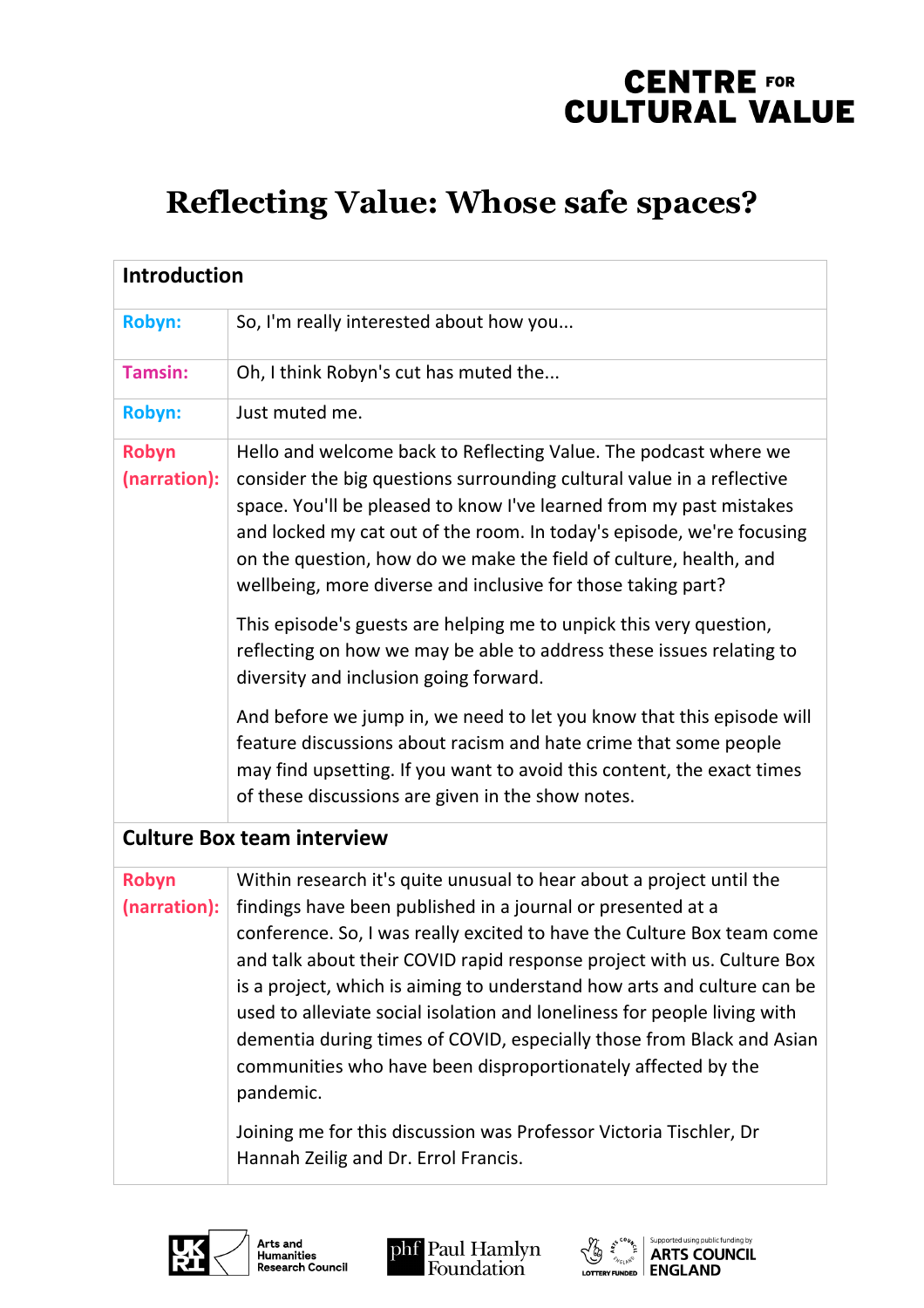| <b>Robyn:</b>         | I was wondering, it might sound a bit strange Errol, but would you<br>mind describing the Culture Box for the listeners?                                                                                                                                                                                                                                                                                                                                                                                                                                                                                                                                                                                     |
|-----------------------|--------------------------------------------------------------------------------------------------------------------------------------------------------------------------------------------------------------------------------------------------------------------------------------------------------------------------------------------------------------------------------------------------------------------------------------------------------------------------------------------------------------------------------------------------------------------------------------------------------------------------------------------------------------------------------------------------------------|
| Errol:                | Right. So, the Culture Box is aimed at people living with dementia in<br>care homes and its main aim is to provide public health information<br>about COVID 19. And to promote social interaction through cultural<br>activities. I've actually got one, sorry. It's not.                                                                                                                                                                                                                                                                                                                                                                                                                                    |
| Robyn<br>(narration): | I watched Errol bring up a box with a bright pink cover. From out of<br>the box arrow, pulled out three pieces of paper. One with some<br>written guidance, one with some beautiful botanical drawings of a<br>tree, and one with an outline of an acorn, which could be filled out as<br>part of the exercise.                                                                                                                                                                                                                                                                                                                                                                                              |
| Errol:                | They get one of these through the post, right, with this branding on it.<br>And then they're drawing exercises based on the painting that people<br>can do.                                                                                                                                                                                                                                                                                                                                                                                                                                                                                                                                                  |
|                       | I mean, I used to work in mental health facilities and the idea of<br>culture in those spaces was terribly instrumentalized in the sense that<br>it was sort of occupational therapy, you know, or art therapy, or it<br>couldn't just be for enjoyment. The other thing was a, an assumption<br>about what kind of culture they could cope with.                                                                                                                                                                                                                                                                                                                                                            |
|                       | So, I think that in that sense of cultural value, being a sort of notion<br>about complexity or difficulty or, you know, that works, that require<br>some kind of interpretation. We've been trying to challenge that, you<br>know, the dumbing down of what is provided for this group of people.                                                                                                                                                                                                                                                                                                                                                                                                           |
| <b>Victoria:</b>      | I was going to add, that's created some quite lively discussions within<br>the group because of course we don't all agree. And as Errol said, you<br>know, we come from different backgrounds and some of us have<br>different ideas about what people might want to engage with or not<br>what people might find interesting. But something I've learned<br>through my years of working with older people with dementia is never<br>to make any assumptions about what people might be interested in or<br>might be capable of because I've my expectations have, if I've had<br>them, I've always been exceeded and I'm always surprised by being<br>surprised constantly by what people might want to do. |
| <b>Robyn:</b>         | One of the challenges I'm seeing is when you're bringing together                                                                                                                                                                                                                                                                                                                                                                                                                                                                                                                                                                                                                                            |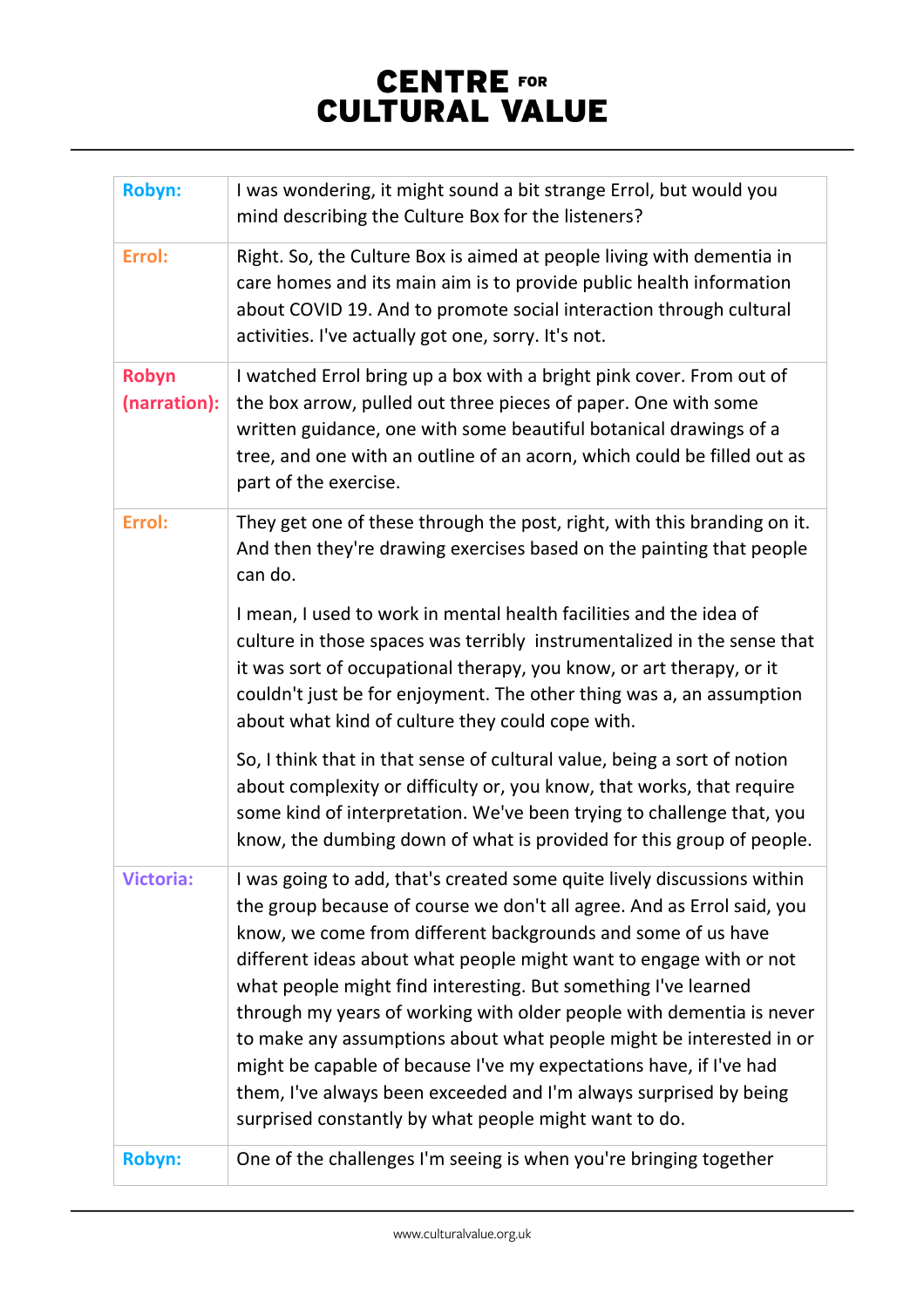|                  | these kinds of three areas, so you've got the cultural sector, you've got<br>health and you've got research coming together and how that may be<br>limits access. So, I'm just interested in your take on this evident<br>challenge that we have.                                                                                                                                                              |
|------------------|----------------------------------------------------------------------------------------------------------------------------------------------------------------------------------------------------------------------------------------------------------------------------------------------------------------------------------------------------------------------------------------------------------------|
| <b>Victoria:</b> | I think we're, we're driven by metrics often, aren't we? So somehow<br>even though we have an understanding that something is, is valuable<br>to, to ourselves or to other people somehow, we have to measure it.<br>That's something we've been grappling with in the Culture Box project,<br>which is COVID a pandemic responsive project.                                                                   |
|                  | And one of our aims as Errol said is to reach out to different<br>communities and to alleviate social isolation, using creativity and<br>culture. And one thing we wanted to do specifically was to reach some<br>of the groups that, you know, don't engage in research, as you said,<br>Robyn, and trying to reach people from Black and Asian communities.<br>But we found that really, really challenging. |
|                  | We're as the team we're really grappling with, what's the best way to<br>reach people. And is it, is it an approach or is it that we're not offering<br>the right product or are we not interacting with people in the same<br>way? So, despite our best efforts, you know, we've really struggled.                                                                                                            |
|                  | And again, we, we haven't quite finished recruitment, but we have a<br>largely white British sample that we're working with.                                                                                                                                                                                                                                                                                   |
| <b>Robyn:</b>    | So, I was just wondering if you could tell me a bit more about the<br>recruitment process, what have you adopted to try and reach these<br>communities and why don't you think you've managed to?                                                                                                                                                                                                              |
| <b>Victoria:</b> | We've incorporated a co-design process. So we're working with a<br>group of individuals who are quite diverse, you know, including people<br>from different communities, people living with dementia, people from<br>BAME communities to, to try and ensure that we're being responsive<br>to, you know, to what people would find most, most helpful, most<br>valuable during the, the pandemic.              |
|                  | And we're also using a very iterative research approach where using<br>Participatory Action Research, which is very much about a dialogue<br>between ourselves and our participants and ensuring that we're able<br>to change the delivery of what we're giving to care homes as we go                                                                                                                         |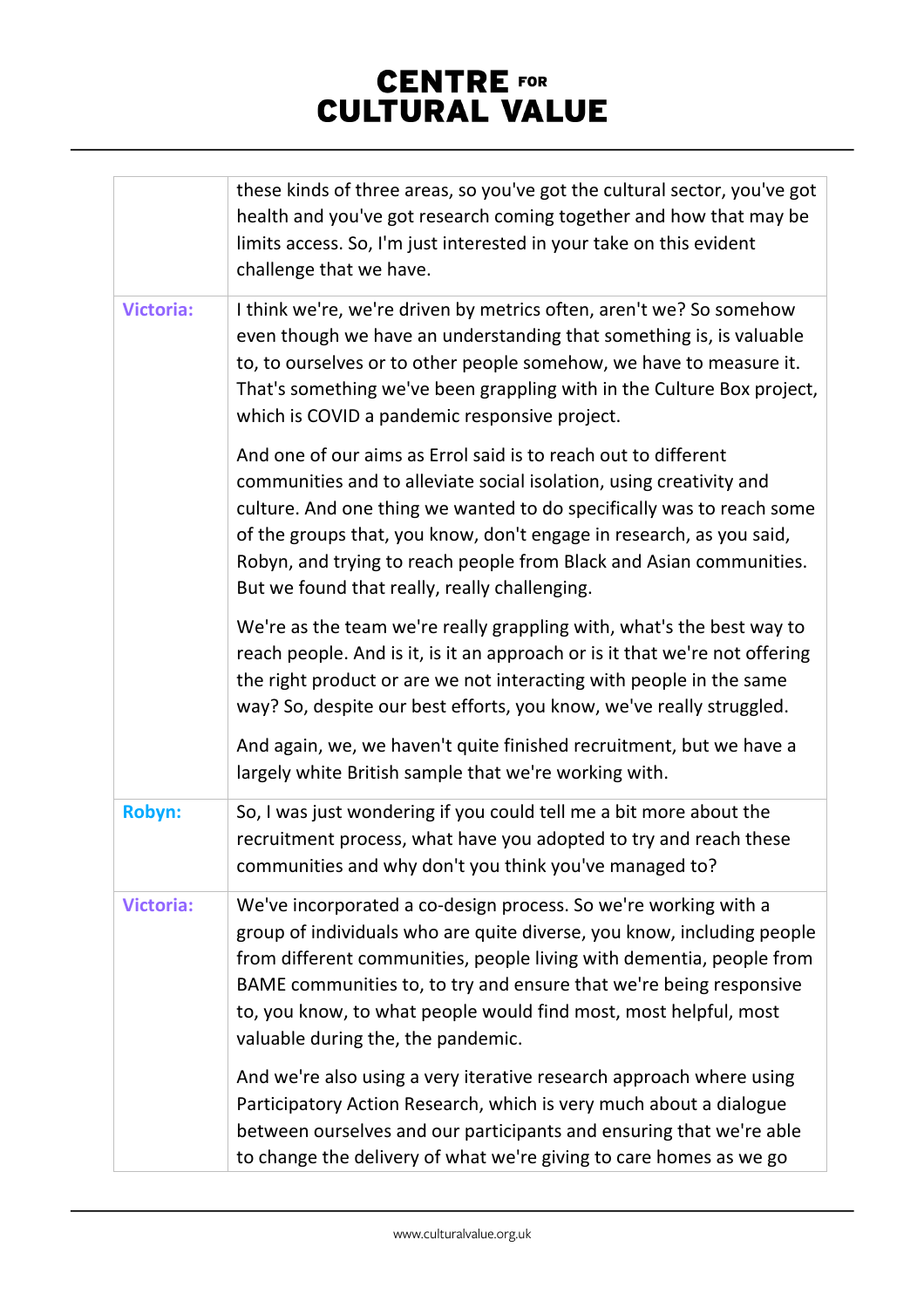|                  | along, rather than just offering, you know, deciding on a particular way<br>of offering materials or particular type of materials. We're trying to be<br>very bespoke and very responsive in the way that we're working with<br>people. Yet still there's been this challenge and I'm not really sure<br>what the answers are and that's something that as a team where<br>we're continuing to discuss.                                                                                                                                                                                                                                                                                                                                          |
|------------------|--------------------------------------------------------------------------------------------------------------------------------------------------------------------------------------------------------------------------------------------------------------------------------------------------------------------------------------------------------------------------------------------------------------------------------------------------------------------------------------------------------------------------------------------------------------------------------------------------------------------------------------------------------------------------------------------------------------------------------------------------|
|                  | I do know that it's really important to build relationships with people<br>in order to build trust and for people to really engage. And I think the<br>pandemic, you know, it's, it's been sort of like a crisis response. We<br>haven't had a lot of time to think. We didn't have a lot of time to think<br>about the project when we put it together and we've had to really<br>react quickly. So that's, that's been a challenge as well, perhaps I<br>would've liked to be a bit more thoughtful, a bit more slow that we're<br>working in a crisis and that hasn't been possible.                                                                                                                                                          |
| Hannah:          | Yeah. It's hard to, it's hard to underestimate the amount of thought<br>and effort that we've put into recruitment and thinking about this and<br>who we worked with, but that's the key, really the building of trust<br>and the relational approach. We, we haven't had time. It's a rapid<br>response project and has been really awkward where we've all been<br>involved with phoning care homes and asking if they'd like to be<br>involved in this work. And then by the time we've done that, we've<br>already spoken for three minutes and somebody might have four<br>minutes to talk to us. So, for us to then say, we'd like to work<br>specifically with these residents or it's actually pragmatically,<br>logistically difficult. |
|                  | But we're also, I'm hoping going to get the team. To reflect<br>themselves. So, the research team are hopefully going to collect their<br>own reflections. And what it's been like to research at this time.                                                                                                                                                                                                                                                                                                                                                                                                                                                                                                                                     |
| <b>Victoria:</b> | I think we were really driven by the fact, you know, the really<br>disproportionately negative impact that the pandemic's had on Black<br>and Asian communities in particular. And I think it's quite a, a worthy<br>aim that we wanted to respond to, but perhaps unrealistic. You know,<br>people who are in, you know, having all kinds of challenges would<br>have the time or the inclination to participate in a research project.                                                                                                                                                                                                                                                                                                         |
| Robyn            | In talking to the Culture Box team, I had a rare insight into the                                                                                                                                                                                                                                                                                                                                                                                                                                                                                                                                                                                                                                                                                |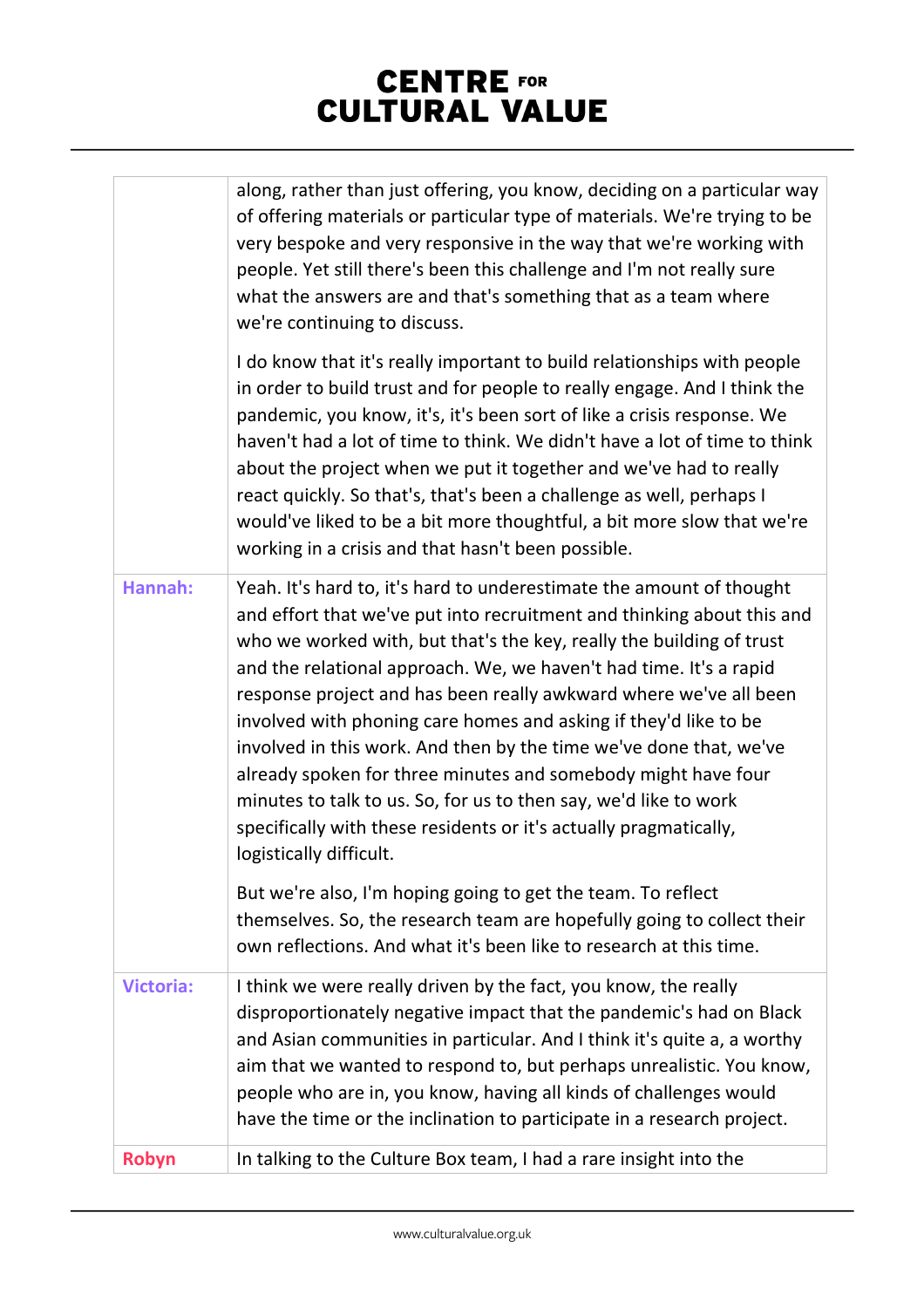| (narration):          | reflections of a research project as it's taking place. What's clear from<br>talking to this team is the complexities that lie in bringing together<br>culture, health, and research. Research can be slow at times, but this<br>project has shown how something can be developed and delivered in a<br>rapid way when responding to a crisis.                                                                                                                                                                                                      |
|-----------------------|-----------------------------------------------------------------------------------------------------------------------------------------------------------------------------------------------------------------------------------------------------------------------------------------------------------------------------------------------------------------------------------------------------------------------------------------------------------------------------------------------------------------------------------------------------|
|                       | But the fast nature of this project may have meant less time to build<br>trust with people living with dementia from Black and Asian<br>communities. Time and methods of recruitment are not the only<br>barriers in this context. And there may be other elements that stand in<br>the way of more diversity and representation within the culture,<br>health, and wellbeing field.                                                                                                                                                                |
|                       | <b>Grace Quantock interview</b>                                                                                                                                                                                                                                                                                                                                                                                                                                                                                                                     |
| <b>Audio:</b>         | <audio 2013="" from="" grace="" ignite="" quantock's="" talk=""></audio>                                                                                                                                                                                                                                                                                                                                                                                                                                                                            |
|                       | Do you remember those books where you had to choose where he<br>wants to go at the end of the chapter? Those choose your own<br>adventure novels. Sure, they were badly plotted and printed on that<br>awful pulp paper, but isn't it a compelling concept? The problem is now<br>we're grown up and the adventure is actually our life and we can't flick<br>to the end and see if it really does all turn out okay. I'm here today to<br>talk to you about transforming your challenges about living well in full<br>colour, every beautiful day. |
| Robyn<br>(narration): | This clip is taken from an Ignite Talk by Grace Quantock back in 2013. I<br>thoroughly recommend listening to the full talk, which you can find<br>the link to in the show notes for this episode.                                                                                                                                                                                                                                                                                                                                                  |
|                       | Grace is a psychotherapeutic counsellor and writer who works across<br>health, social care, and human rights. I spoke to grace to reflect on the<br>barriers that are created within this area for those who have multiple<br>marginalized identities.                                                                                                                                                                                                                                                                                              |
| <b>Robyn:</b>         | Thanks so much for joining me, Grace. I wondered whether we could<br>start with a question about research and what barriers you think might<br>be created by research and even researchers working in this area?                                                                                                                                                                                                                                                                                                                                    |
| Grace:                | This is something that I feel very passionate about because so often I<br>felt marginalized communities just get mined but under the guise of it                                                                                                                                                                                                                                                                                                                                                                                                    |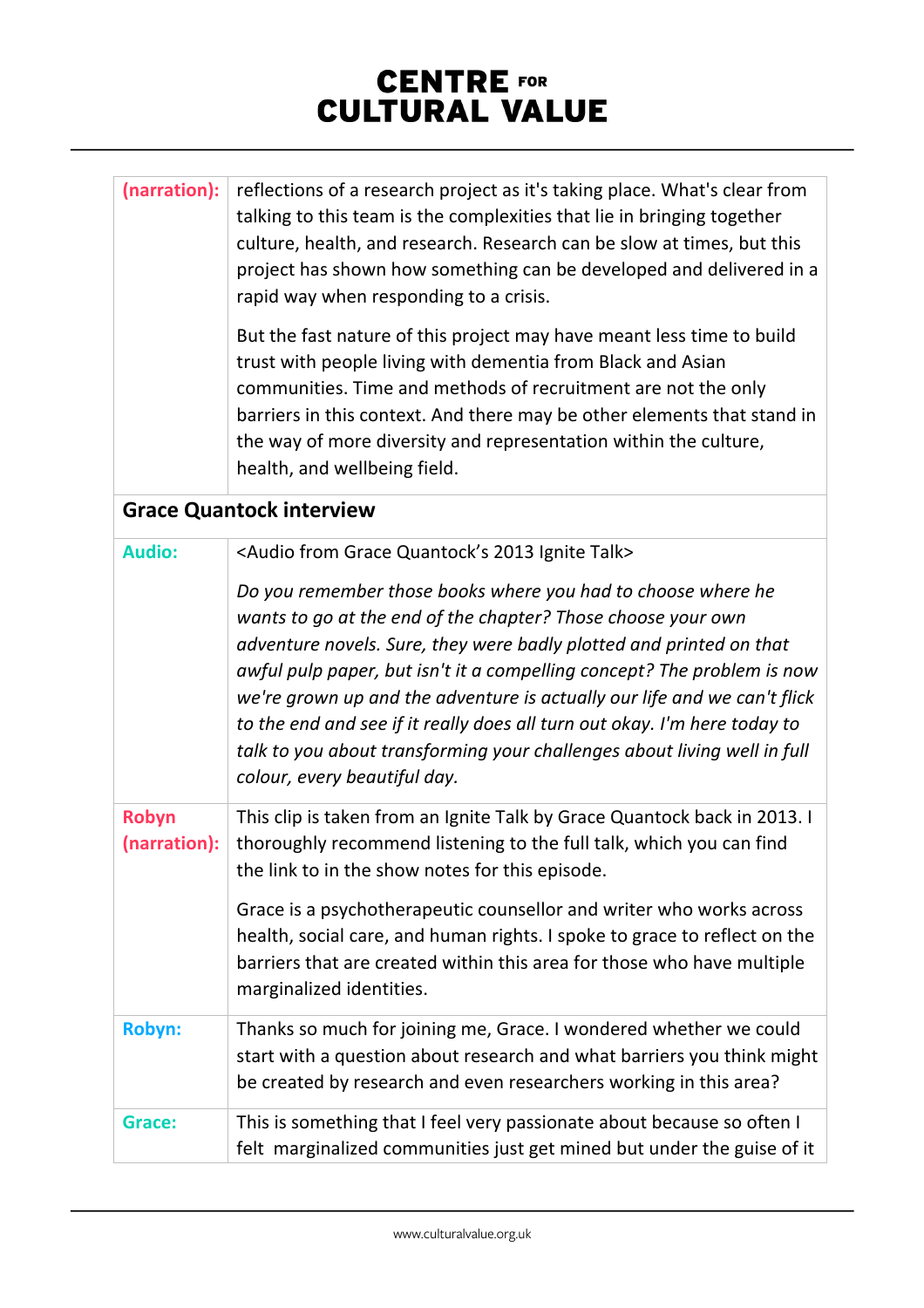|               | actually being for our benefit. There are some conventions of research<br>that I struggled with and this is something I'm working on in my<br>master's at the moment, because, you know, when I spoke around<br>the, the ethics committee, I was told, Oh, we can't, you can't pay you<br>can't reimburse participants for their time in your research.                                                                                                                                                                                                                                                                                                                                                                                                           |
|---------------|-------------------------------------------------------------------------------------------------------------------------------------------------------------------------------------------------------------------------------------------------------------------------------------------------------------------------------------------------------------------------------------------------------------------------------------------------------------------------------------------------------------------------------------------------------------------------------------------------------------------------------------------------------------------------------------------------------------------------------------------------------------------|
|               | And I said why? And they said, Oh, because you know, it might skew<br>the research, but you can refund them travel. And you can like in a<br>non COVID time, give them a cup of tea and a biscuit. So, so this is<br>fantastic. This is fascinating. So, we're saying that my attention to<br>them won't skew the research at all, food won't skew, the research<br>travel costs, won't skew the research, but recommencing them for<br>their time will. You know I'd love to see the breakdown of how we<br>found that to be true.                                                                                                                                                                                                                               |
|               | But you know, quite often this was coming from salaried people. Who<br>was saying that, you know, it's expected that somebody will have the<br>capacity to participate in research. And, you know, I get asked to<br>participate in research quite often, and I have to turn it down because<br>you know, I'm a carer, I'm self-employed and I'm disabled. My<br>available time is generally spent working. Doing things that I need to<br>do to live and take care of myself or caring for the person I care for. So<br>actually if you're asking me to do something in my spare time, what<br>you're asking me to do is go without paid work, to go with that sleep,<br>to go without food or to go without necessarily things that I need to<br>do to be well. |
|               | So, which one of those would you like me to give up for your research?<br>I'll let you pick.                                                                                                                                                                                                                                                                                                                                                                                                                                                                                                                                                                                                                                                                      |
| <b>Robyn:</b> | I think that's such an important consideration that researchers maybe<br>don't have enough. I keep saying, seeing the term safe space within<br>the literature and obviously this means different things to different<br>people.                                                                                                                                                                                                                                                                                                                                                                                                                                                                                                                                  |
|               | So, I wondered whether this term is something you've come across<br>within your own practice and what you maybe think about safe spaces<br>within culture, health, and wellbeing.                                                                                                                                                                                                                                                                                                                                                                                                                                                                                                                                                                                 |
| Grace:        | The first thing might be actually, I don't know how to make them safe<br>because I I'm not them, I don't know how safe or unsafe they feel in                                                                                                                                                                                                                                                                                                                                                                                                                                                                                                                                                                                                                     |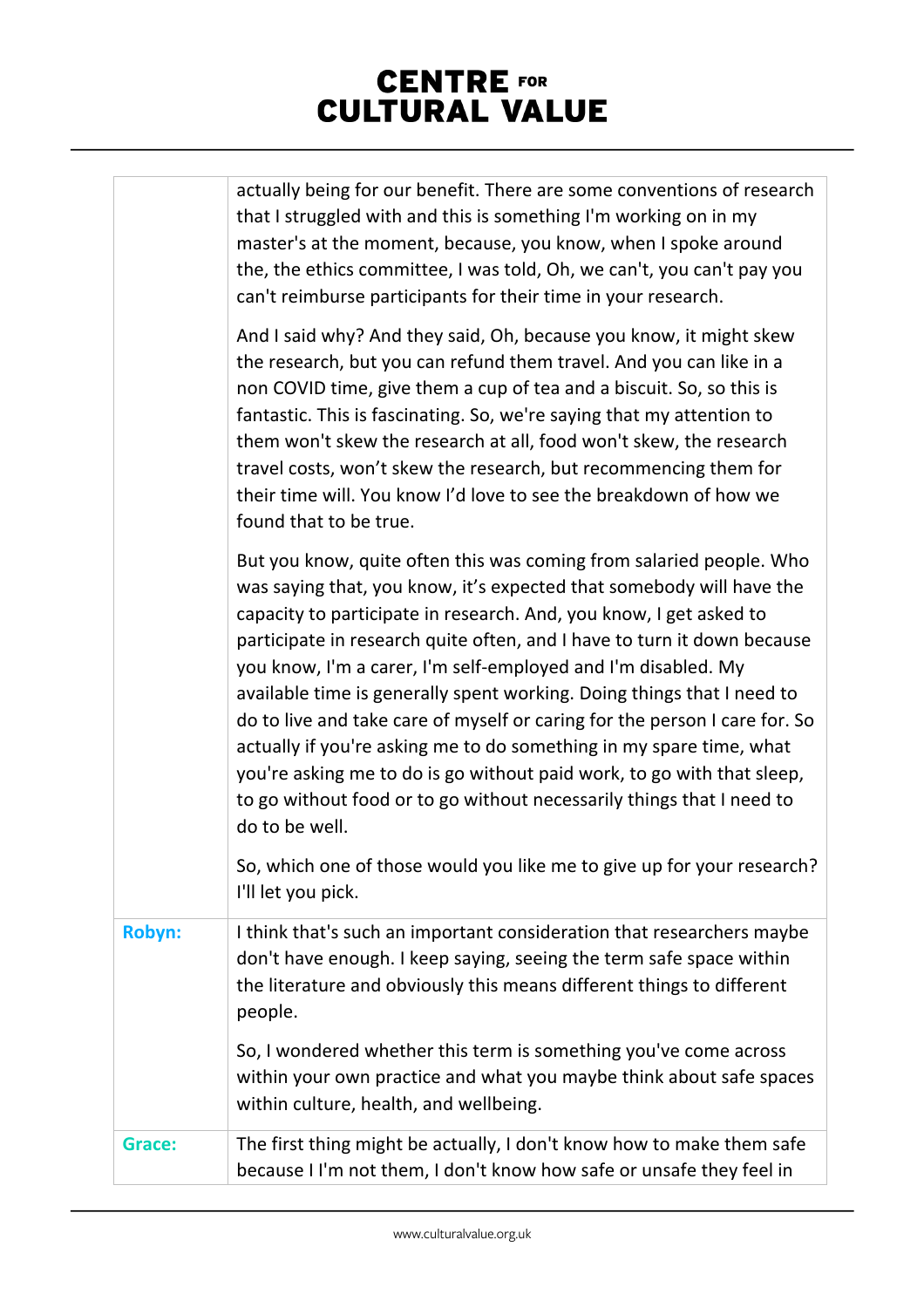#### the world.

So in one thing I'm working in because I, I did a union inspired a body work training online, and they had some improvement that was brilliant, where there was a, a breathing room, a breakout room that there was a therapist that who would if anybody found the group work activating or difficult at all, there was a room where they could go and sit and process it.

And if anything came up from the work that, that needed processing outside, then the tutors were available to do extra work, to process with you. And I just thought, wow. Imagine if in, in research there was somebody, you know, who from a marginalized background or some who was experienced in holding space or working or doing inclusion support work, who was actually able to, you know, firstly facilitate the space, co-create and design space. And then possibly to be able to sit within it and then to have you know, something clear so that if something does come up, because so many people have stories where we know the violence that happens in the niceness of these kinds of white het cis non-disabled middle-class spaces. And, you know, sometimes I have been around research and people have been saying to me, you know, people just they're scared come in. We just need to make them feel welcome. I said, I'm so sorry. What makes you think people are scared? I said, well, they're not coming. Right, do you think there's a reason for that. You know, no, we want to make these wonderful playful spaces. I said hold on, these spaces are great for you, but that does not mean they are great for everybody else.

So, talking about playful cities, for example. So, I was doing some work around this. And explain to some people who were kind of asking, you know, how do we get people to engage? I said, I don't engage because it is unsafe for me to engage because those playful spaces are literally the place that I experienced hate crime and attack because I, as a visibly disabled woman on view under that gaze, and I'm a risk there.

So actually, you don't need, I don't need encouragement, quite frankly. I need you all to reckon with why those spaces are safe for you and not for me and what we're going to do about that. So putting something into how we make spaces safer is much more likely to make me beat, make me out to help me engage then kind of assuming that I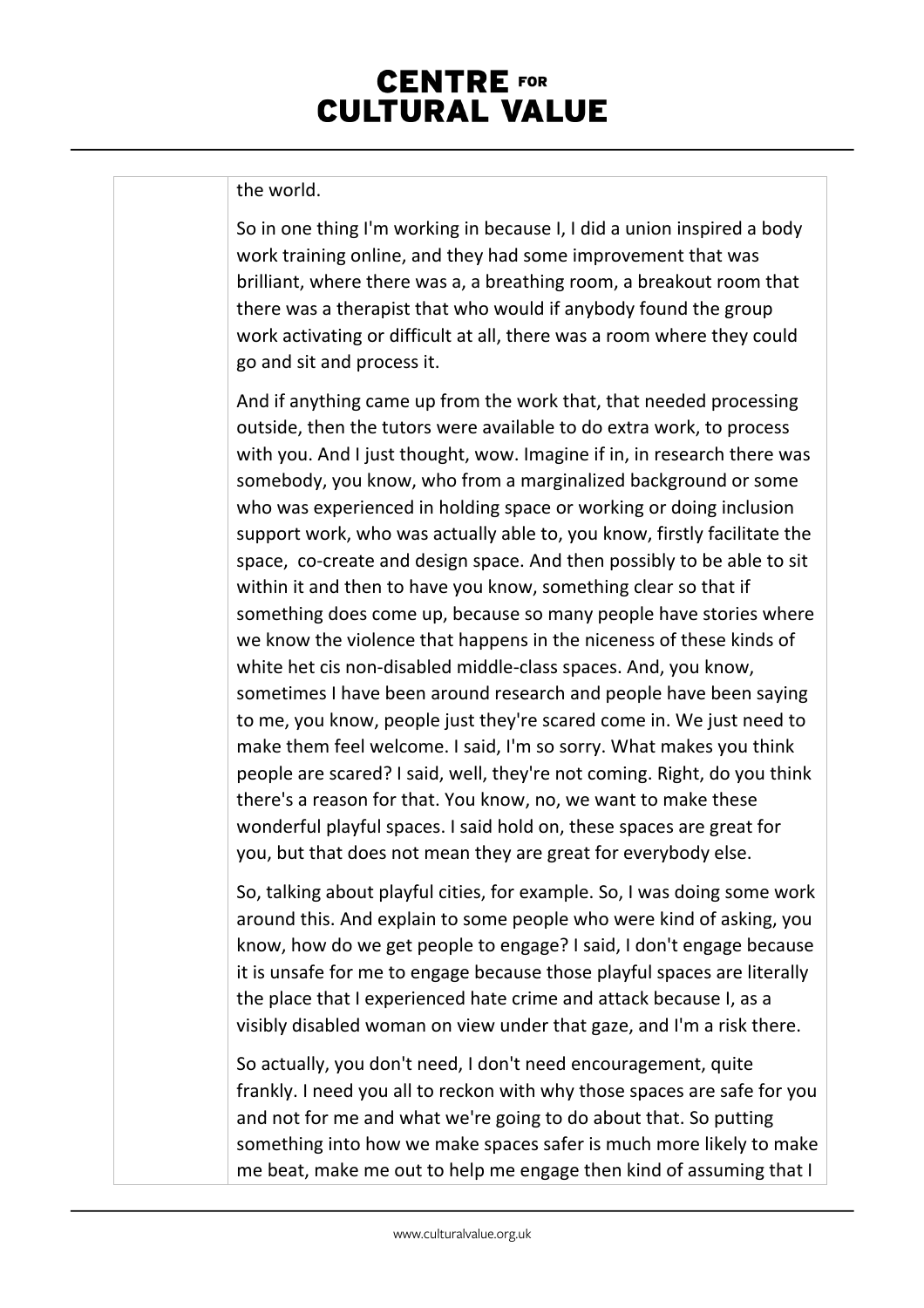|        | feel excluded because you know, having enough respect to think that<br>actually, perhaps I'm not there for a very good reason.                                                                                                                                                                                                                                                                                                                                                                                                                                                                                                                                                                                                                                                                                                                                                                                                                                                                                                                   |
|--------|--------------------------------------------------------------------------------------------------------------------------------------------------------------------------------------------------------------------------------------------------------------------------------------------------------------------------------------------------------------------------------------------------------------------------------------------------------------------------------------------------------------------------------------------------------------------------------------------------------------------------------------------------------------------------------------------------------------------------------------------------------------------------------------------------------------------------------------------------------------------------------------------------------------------------------------------------------------------------------------------------------------------------------------------------|
| Robyn: | Yeah. And I guess this kind of builds on the phrase that you used when<br>you got in touch with us about the podcasts that really interested me.<br>You discussed the, the wounds that arts and culture can cause, but<br>also the ones that can address. So, I was just wondering if we could<br>just unpick that a little bit more for, for our listeners.                                                                                                                                                                                                                                                                                                                                                                                                                                                                                                                                                                                                                                                                                     |
| Grace: | Yeah, absolutely. So, you know, in speaking of this, I'm speaking from,<br>from my personal perspective, which is as a multi marginalized,<br>disabled woman and I sit at different intersections of marginalization<br>and privilege. So, I'm a white, disabled woman. I from a lower<br>socioeconomic background but English is my first language. So, you<br>know, I sit at multiple points and, you know, I'm really aware that I<br>can't speak to many other people's experiences of it. What I can do is<br>to speak from the experiences of people that I have worked with in, in<br>workshops. We can make permission to share their experiences in this<br>way, anonymized and also to cite it, to cite examples from, from my<br>teachers who sit at different positions.                                                                                                                                                                                                                                                             |
|        | So, I'm really aware that we can find shifts and healing art and art has<br>huge potential to shift things for us. And at the same time, you know,<br>the other side of that coin is that it can massively wound us. And I<br>think that in a rush to basically not look prejudiced or to fix, fix<br>something which you know, is a big thing and does need to shift there<br>can be just this, this, this headlong rush into trying to correct. And that<br>means, you know, I get asked you know, can you please look at this?<br>Can you please, okay. This and know if, actually I've said, I'm sorry,<br>what did, did you, you, you're making something for, to save for<br>people. Great. Right. I mean, speaking from a disability perspective<br>here. Right? Why. Did anybody say to ask you to create this? Did<br>anybody was able to create this and wanted some support with it to,<br>to, to work as a in partnership? You know, what makes you think we<br>want this? And there's just so much it's based on these assumptions. |
|        | That again, perhaps, you know, there's more in the health sector that,<br>Oh my goodness. If I never see another stair climbing wheelchair in my<br>life, I will be so happy. So, for me, there's something there around, you<br>know, when people are creating for culture and for art, there's a real                                                                                                                                                                                                                                                                                                                                                                                                                                                                                                                                                                                                                                                                                                                                          |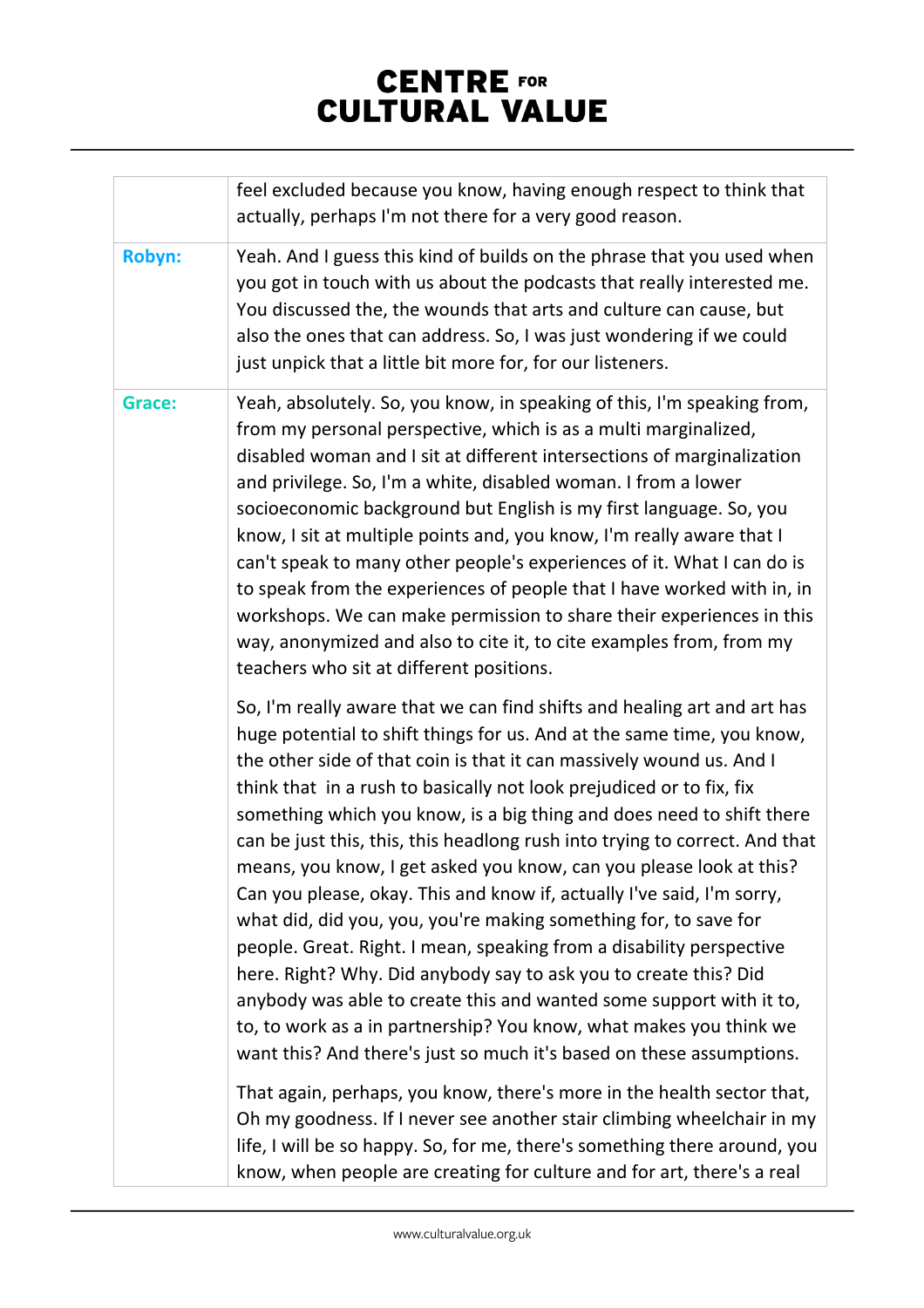|                              | ask of like, what's happening? Is this co-created? Is this a rising in your<br>experience with the community being of a community? In a<br>community? Or are you actually looking around and going we're<br>missing, we're missing, you know, for the best, most meaningful<br>reasons in that moment, you think, gosh, we're leaving out disabled<br>people, you know, we better do something and then there's a jump.<br>And I'm really fascinated in what could happen in that space. If we<br>just, as Zara Ash Harper talks about, if we just slow it down into slow,<br>slow inclusion, just look what happens in that leap. What's going on.                                                 |
|------------------------------|-----------------------------------------------------------------------------------------------------------------------------------------------------------------------------------------------------------------------------------------------------------------------------------------------------------------------------------------------------------------------------------------------------------------------------------------------------------------------------------------------------------------------------------------------------------------------------------------------------------------------------------------------------------------------------------------------------|
| Robyn<br>(narration):        | Grace raises some really important reflections here on how the lack of<br>flexibility and research can create additional barriers to participation<br>for people who hold multiple marginalized identities. It's also clear<br>that we have to think carefully about the places and spaces where<br>culture, health, and wellbeing programs and research take place.<br>And we need to ask ourselves these questions that grace has<br>suggested, who is it for? Why is it being created and what are my<br>intentions? So, let's take a look at a program which has used a co-<br>creative approach to support a range of women with different<br>migration circumstances who are living in Leeds. |
|                              | <b>Mafwa Theatre interview</b>                                                                                                                                                                                                                                                                                                                                                                                                                                                                                                                                                                                                                                                                      |
| <b>Audio:</b>                | <audio &="" clip="" fro="" from="" mafwa="" of="" project="" theatre's="" to=""><br/>Home. Home is nice cooking. Home is dolma, kubba, biryani, kebab,<br/>bhaji, onions, samosa. It is fresh boiled rice. Different taste. Home,<br/>home and love.</audio>                                                                                                                                                                                                                                                                                                                                                                                                                                        |
| <b>Robyn</b><br>(narration): | This clip is taken from Mafwa theatre's To and Fro project, which<br>documented the journeys of refugees, asylum seekers, and settled<br>communities in Leeds. I spoke with Tamsin Cook co-artistic director<br>and Anne Collins and Mafwa member back in December 2020 about<br>their experiences of co-creating theatre to pieces together.                                                                                                                                                                                                                                                                                                                                                       |
| <b>Robyn:</b>                | So, I'm really interested in the history of Mafwa over the two years<br>that you've been running. Could you tell me a little bit more about<br>why you've chosen to work in this area? What drew you to working<br>with the people that you work with?                                                                                                                                                                                                                                                                                                                                                                                                                                              |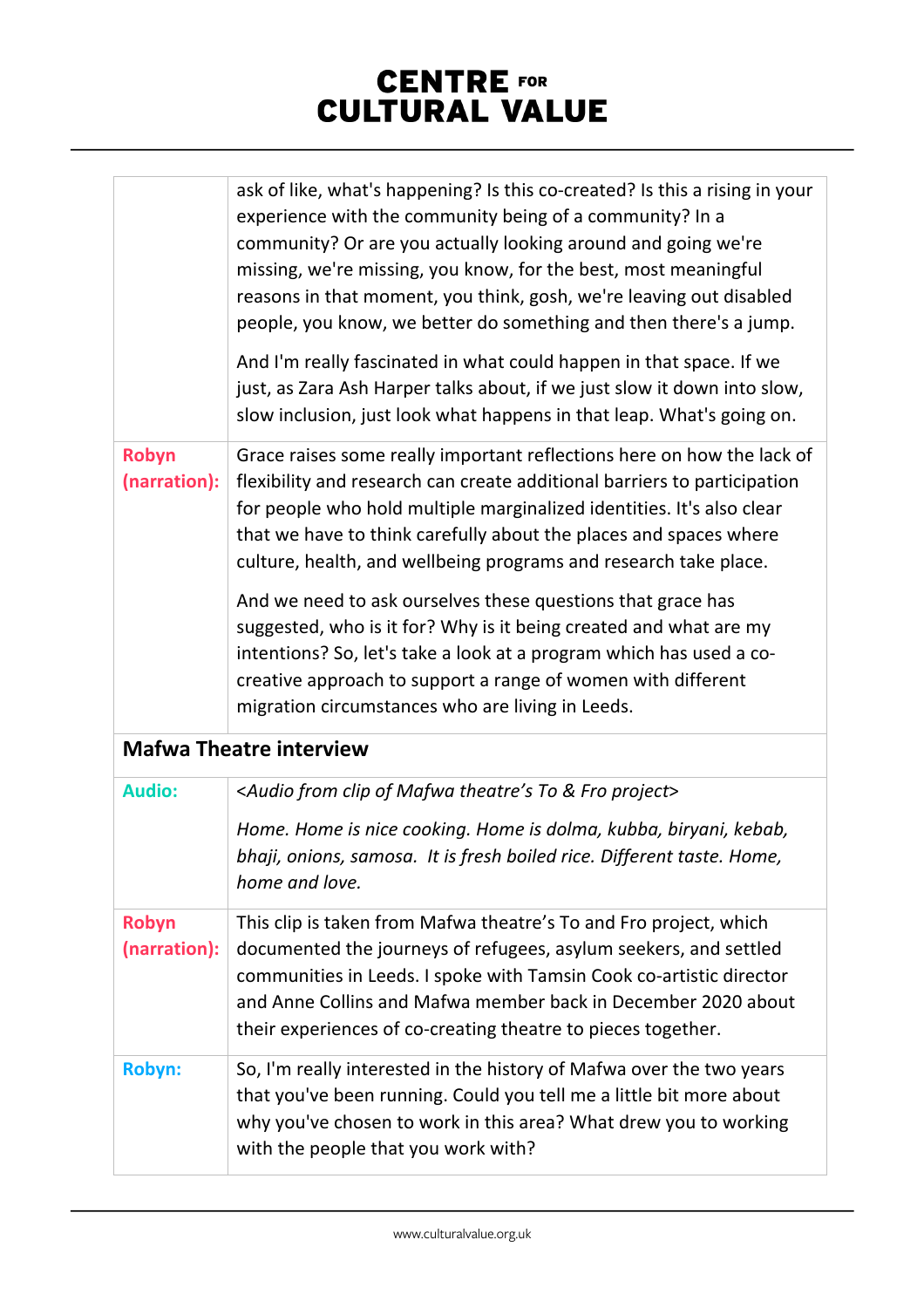| <b>Tamsin:</b> | So, Keziah and I met at the University of Leeds, actually we're alumni,<br>during our master's study in. Development and global development, I<br>should say. And theatre studies, which is no longer running, but we<br>were the last cohort and it was a really natural partnership because I<br>taught many years of experiences of facilitator working with lots of<br>different community groups.                                                                                                                                                                                                                                                                            |
|----------------|-----------------------------------------------------------------------------------------------------------------------------------------------------------------------------------------------------------------------------------------------------------------------------------------------------------------------------------------------------------------------------------------------------------------------------------------------------------------------------------------------------------------------------------------------------------------------------------------------------------------------------------------------------------------------------------|
|                | And Kez had many years of experience working on frontline support<br>for people who were well sanctuary seekers, people with different<br>migration status. So, we, in 2018, we were finding, we started just as a<br>temporary group, but we knew that we didn't want to parachute into<br>a community and just leave again.                                                                                                                                                                                                                                                                                                                                                     |
|                | We always knew that we had intentions that went beyond the, beyond<br>the theatre module that we were working on. And Leeds Refugee<br>Forum, we struck up a partnership with them. They needed more<br>activities that were just for women from the centre. So, when we<br>started the first session we run, we had about 20 women turn up into<br>a very small room.                                                                                                                                                                                                                                                                                                            |
|                | And yeah. Anne do you think it's worked with opening the group out?                                                                                                                                                                                                                                                                                                                                                                                                                                                                                                                                                                                                               |
| Anne:          | Well, to be honest with you when I first, when I just, when I was new<br>to Mafwa, I was not quite sure that what this group is about, and I just<br>knew that, okay, Mafwa theatre, theatres, meaning something related<br>to the art and drama, but involving myself with the every weekly<br>sessions then I thought myself, no, this is something really from here,<br>there are different, different kinds of the doors I had gone through<br>that, which is Arts Together and Opera North and deeper in the<br>Playhouse, we used to go to see the different play from Mafwa theatre<br>getting the free tickets and involving in different organizations through<br>Mafwa. |
|                | So that was quite you know, or like we can, I can feel that, okay.<br>Mafwa is there. Yeah, every session Mafwa is there. Every week, they<br>used to provide us a bus ticket, so, okay. The transport, no problem for<br>the transport. And they were like quite supportive. Both of them<br>Keziah and Tamsin.                                                                                                                                                                                                                                                                                                                                                                  |
| <b>Tamsin:</b> | So, I think, yeah, we are definitely, we draw on the network of<br>partnerships that we that we've created. So, we, you know, like with                                                                                                                                                                                                                                                                                                                                                                                                                                                                                                                                           |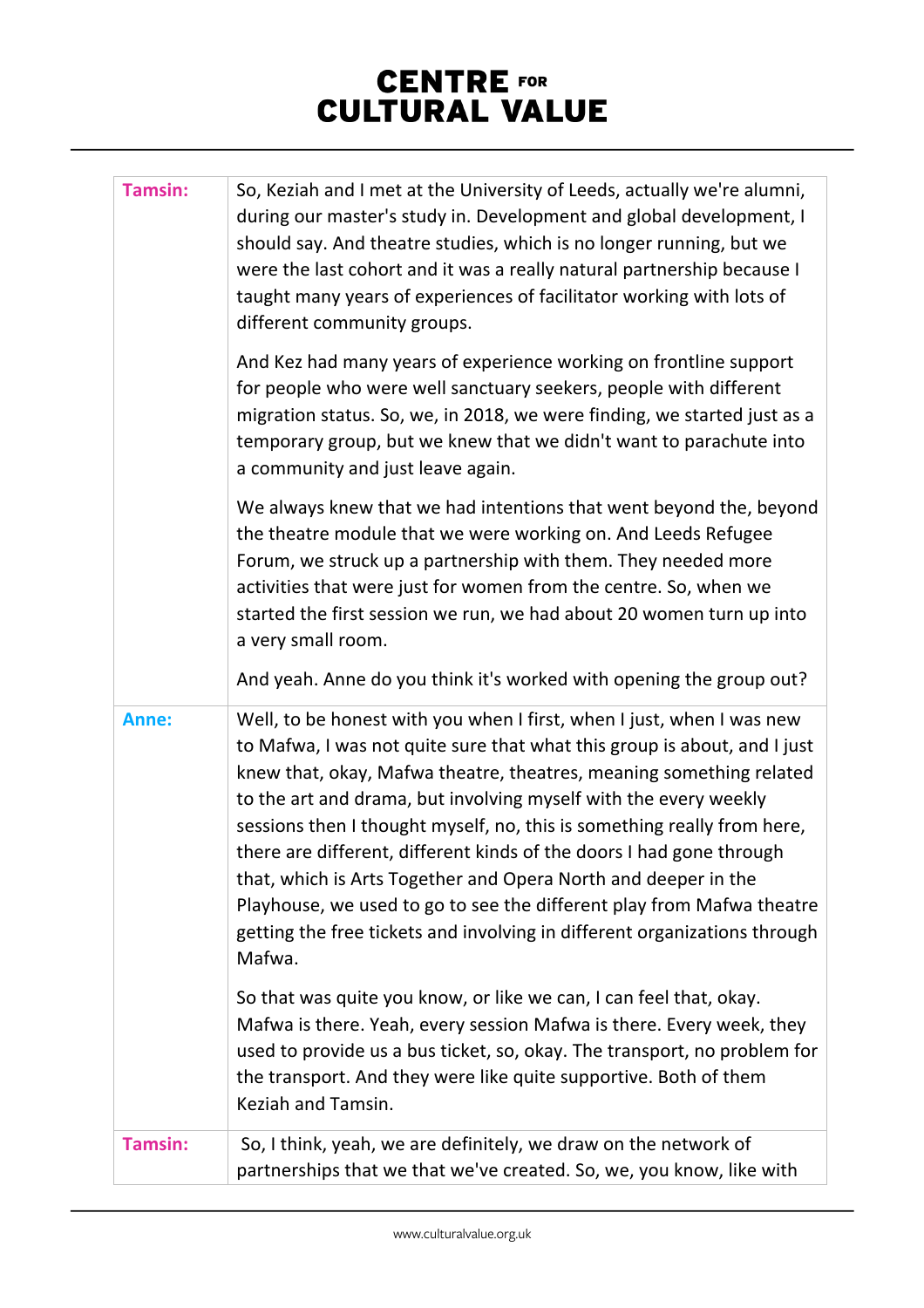|        | Arts Together and with places and spaces in the city and making sure<br>that they're open to us and Mafwa members. So, for example, when<br>we went to the Leeds Museum, the city museum, I think most people<br>in the group had never been to the museum before.                                                                                                                                                                                                                                                                                                                                                                     |
|--------|----------------------------------------------------------------------------------------------------------------------------------------------------------------------------------------------------------------------------------------------------------------------------------------------------------------------------------------------------------------------------------------------------------------------------------------------------------------------------------------------------------------------------------------------------------------------------------------------------------------------------------------|
|        | And just walking up those steps, which requires quite a lot of<br>entitlement was something that was really important to people and to<br>perform in that space, brought with it quite a lot of kudos. So, Keziah<br>and I have written an article for the Journal of. Performance and Ethics<br>in Theatre it's along those lines.                                                                                                                                                                                                                                                                                                    |
|        | Can't remember what the journal title is. I'm an apology is everyone.<br>But you'll be able to find it somewhere if you do a search in your<br>academic institution. So, we wrote about redistribution and<br>recognition. So, for us collaboration with Mafwa is all about making<br>sure that not only do we recognize voices, but we also redistribute<br>power and resources and social capital. So a lot of what we do is trying<br>to make sure that we are kind of using our kind of our education and<br>our status and our background and making sure that Mafwa members<br>have access to everything that we have access to. |
|        | So that's kind of from an academic kind of point of ethical point of<br>view and what we're trying to achieve. Universality as well as<br>something that is important to us in terms of, for the logistical stuff.<br>So, like everyone who comes gets a bus ticket because of one person<br>needs a bus ticket, then everyone gets one. That's just part of how we<br>work. So, nobody is kind of pointed out in that way.                                                                                                                                                                                                            |
| Robyn: | Yeah. I think that's a really important consideration and I I'd really love<br>to know what, what you feel you're most proud of. And the things that<br>you've done with Mafwa so far.                                                                                                                                                                                                                                                                                                                                                                                                                                                 |
| Anne:  | Well, I can say in my most proud of the Transformed Festival, which,<br>which for me, no, not me and not, not in front of nobody. So that was<br>quite proud for me and the whole project when we went to Sheffield,<br>that was unfortunately I could not go to Leicester, but yeah, I miss<br>that part, but the Sheffield and Leeds to the museum on, on, on the<br>map, on the map, which is already there. And then we did the map<br>and all this, it was a game master.                                                                                                                                                         |
|        | We bet that that game was night and it was really nice for me. Yeah,                                                                                                                                                                                                                                                                                                                                                                                                                                                                                                                                                                   |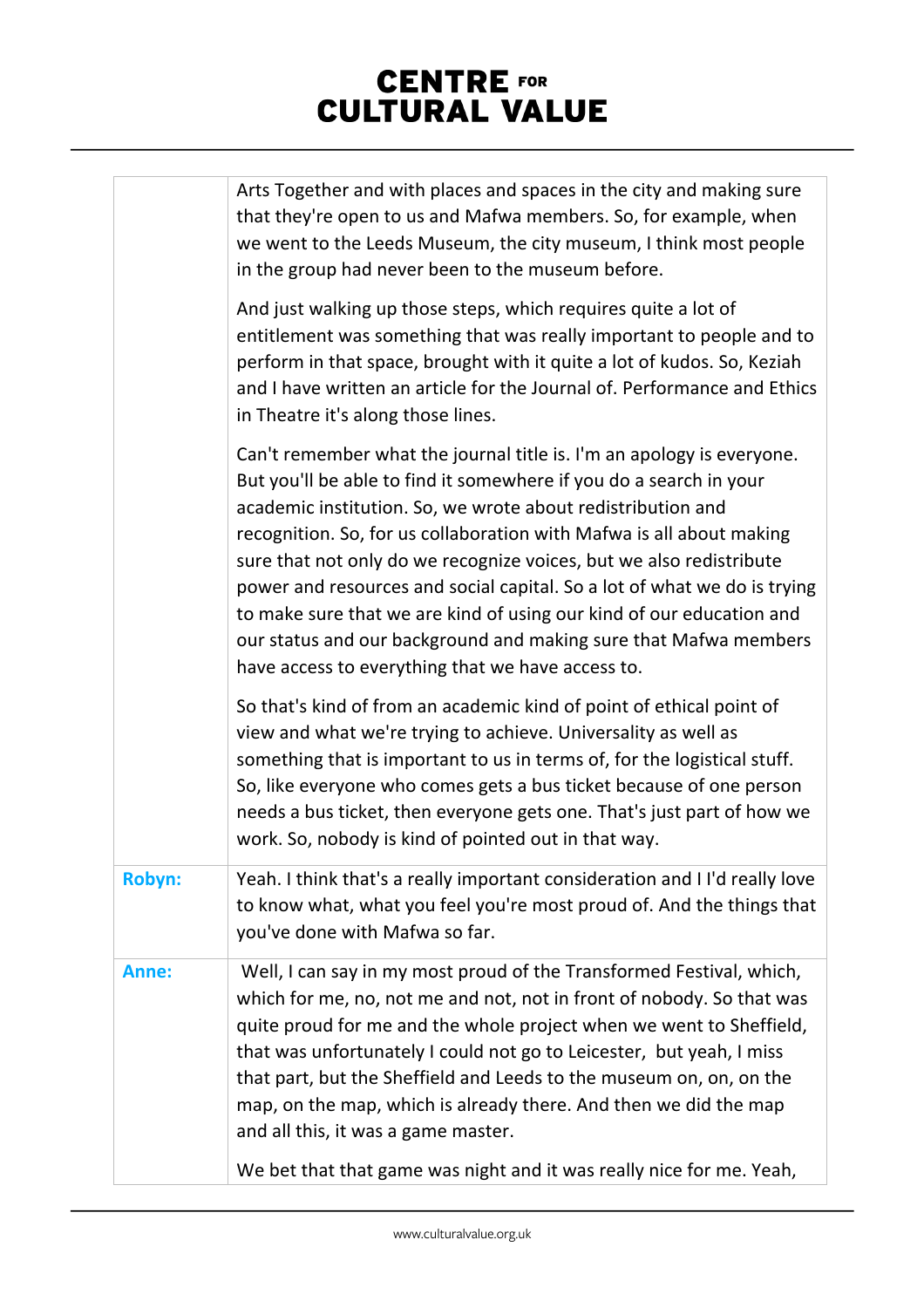|                | Cooking with Parveen but unfortunately, we didn't like that because of<br>the pandemic. We had to go through this lockdown and we, because<br>just be in February, we were discussing about the plays and dedicating<br>the time and how to do two sessions and then three sessions a week<br>you have with the Mafwa was quite exciting. We also did in big<br>practice in the, in, in Leeds Refugee Forum, but then all of a sudden,<br>the lockdown came. So, it's all, I couldn't do that this year. So, we were<br>really looking forward to do that, but as times in say that we could not<br>do. |
|----------------|---------------------------------------------------------------------------------------------------------------------------------------------------------------------------------------------------------------------------------------------------------------------------------------------------------------------------------------------------------------------------------------------------------------------------------------------------------------------------------------------------------------------------------------------------------------------------------------------------------|
| <b>Tamsin:</b> | So now we are also delivering the online sessions since kind of<br>September, we were already aware that another lockdown was likely<br>to happen. So, we equipped people. Again, Leeds, the city of Leeds,<br>were great. You know, there was a 100% Leeds Digital we were able to<br>get a grant from, so we were able to equip, I think, eight women with<br>phones so that they could take part in the WhatsApp group.                                                                                                                                                                              |
|                | And we were hoping that that would enable people to join on Zooms<br>as well. Unfortunately, obviously being a theatre company, we don't<br>have the best, IT kind of knowledge. So, we had to, we've had to get<br>more funding for tablets because the phones that we provided, people<br>just aren't up to scratch.                                                                                                                                                                                                                                                                                  |
|                | So, we've done our best, but you know, we can be critical of ourselves<br>and say, you know, it wasn't, we haven't always managed to pull it off<br>really.                                                                                                                                                                                                                                                                                                                                                                                                                                             |
| Robyn:         | I think it's like you say, it's really important to reflect on, on these<br>things. So, when things go back to normal, how will your experiences<br>in times of COVID change your practice and how you think about<br>Mafwa going forwards?                                                                                                                                                                                                                                                                                                                                                             |
| <b>Tamsin:</b> | Go on, Anne, would you be able to answer like what you would want<br>from Mafwa? Like when things go back to a bit of normality and how it<br>might change your perception.                                                                                                                                                                                                                                                                                                                                                                                                                             |
| Anne:          | Well, to be honest with you here, Mafwa before was really nice,<br>friendly, you can sit together. But now because of this pandemic it has<br>affected minds so badly that oh, are we going to do the same though?<br>You know, you just, now, now that you, how automatically when<br>somebody is coming near you, Oh, come on. There's a social distancing                                                                                                                                                                                                                                            |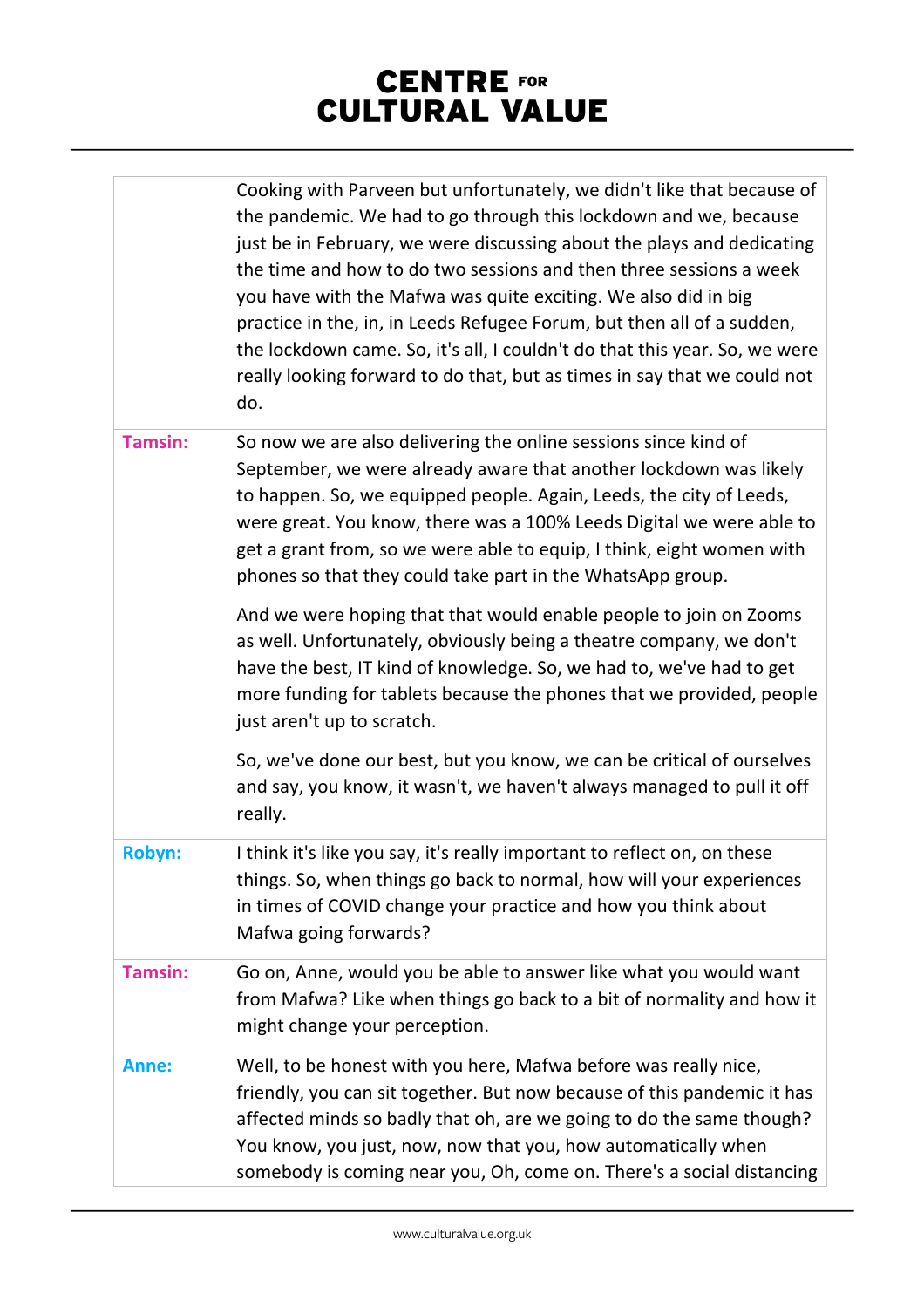|                | socially for now. It's in the mind there with the mask and the social<br>distancing. So, you cannot sit when you cannot chat with anybody<br>near you far and make a decision.                                                                                                                                                                                                                                                                                                                                                                                                                                                                                                                                                                                                                                                                                                                                                                                                                                                                                                                                                                                                                                                                                                                                                                                                                                                                                                                           |
|----------------|----------------------------------------------------------------------------------------------------------------------------------------------------------------------------------------------------------------------------------------------------------------------------------------------------------------------------------------------------------------------------------------------------------------------------------------------------------------------------------------------------------------------------------------------------------------------------------------------------------------------------------------------------------------------------------------------------------------------------------------------------------------------------------------------------------------------------------------------------------------------------------------------------------------------------------------------------------------------------------------------------------------------------------------------------------------------------------------------------------------------------------------------------------------------------------------------------------------------------------------------------------------------------------------------------------------------------------------------------------------------------------------------------------------------------------------------------------------------------------------------------------|
|                | So, I, I wonder how would be Mafwa after the pandemic, but even<br>then, we don't know where when this pandemic is going to end, when<br>the vaccine is going to come. But. It would be quite different to, to, to<br>get together again the same way before, for me, I'm telling, I don't<br>know about others' experience, but yes.                                                                                                                                                                                                                                                                                                                                                                                                                                                                                                                                                                                                                                                                                                                                                                                                                                                                                                                                                                                                                                                                                                                                                                    |
|                | Now on now also for myself, when I'm somewhere in the queue and<br>somebody come near me, I just, just get, okay, let me make myself a<br>space. So, I'm wondering, I don't know how would be Mafwa when it<br>will be back to normal? Well, I don't know. I don't know.                                                                                                                                                                                                                                                                                                                                                                                                                                                                                                                                                                                                                                                                                                                                                                                                                                                                                                                                                                                                                                                                                                                                                                                                                                 |
| <b>Tamsin:</b> | I think on raises a really good point though, because we are already<br>working in a group, and that's members and facilitators alike, who<br>have mental health issues. And we already have a high prevalence of<br>anxiety and depression within the group. And that is something that<br>obviously the pandemic has not helped with. So, it's more important<br>than ever that we are thinking really mindfully about running sessions.<br>And I think safe, you know, really making sure it's always a safe space.<br>And we worked really hard to create a safe, safe space and a space of<br>trust before. And we've also got Nazia who unfortunately, wasn't able<br>to join us today, but she is a mental wellbeing worker from LMWS: so<br>that's Leeds Mental Wellbeing Service I believe, We have kind of<br>introduced Nazia as a familiar face within the group so that they have<br>somebody to turn to. And so that it's not just them coming to cause<br>you're an Island asking for a referral for somewhere. It means that<br>they can go to somebody who works within health and wellbeing and<br>they can get proper targeted, appropriate advice and referrals from<br>somebody who knows what they're talking about.<br>So, there you go. I think hopefully that answers your question Anne.<br>So, a bigger space, really focusing on our wellbeing within the whole<br>group and making sure that we can all have a cup of tea at the<br>beginning. Does that sound good to you? |
| Anne:          | Yeah.                                                                                                                                                                                                                                                                                                                                                                                                                                                                                                                                                                                                                                                                                                                                                                                                                                                                                                                                                                                                                                                                                                                                                                                                                                                                                                                                                                                                                                                                                                    |